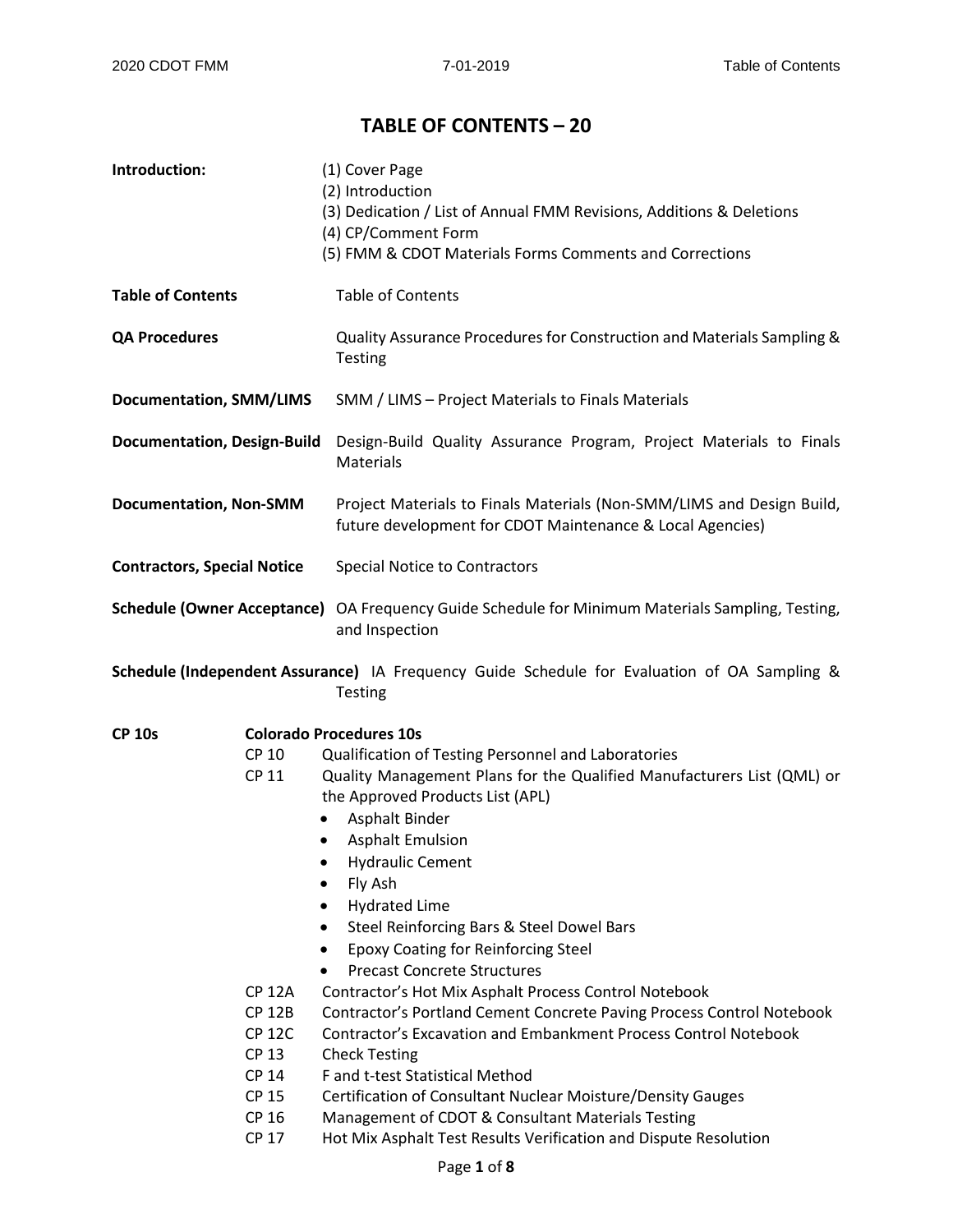| <b>CP 20s</b> |              | <b>Colorado Procedures 20s - Soils</b>                                                                                                          |
|---------------|--------------|-------------------------------------------------------------------------------------------------------------------------------------------------|
|               | <b>CP 20</b> | Dry Preparation of Disturbed Soil Samples for Test                                                                                              |
|               | <b>CP 21</b> | Mechanical Analysis of Soils                                                                                                                    |
|               | <b>CP 23</b> | Determining Maximum Dry Density and Optimum Moisture Content of Soil-<br><b>Rock Mixtures</b>                                                   |
|               | <b>CP 24</b> | Soil Surveys of Constructed Roadbeds                                                                                                            |
|               | <b>CP 25</b> | Calculation of Percent Relative Compaction of Soils and Soil-Rock Mixtures                                                                      |
|               | <b>CP 26</b> | <b>Contractor Approval Process for Subgrade Stabilization</b>                                                                                   |
| <b>CP 30s</b> |              | <b>Colorado Procedures 30s - Bases</b>                                                                                                          |
|               | <b>CP 30</b> | Sampling of Aggregates                                                                                                                          |
|               | <b>CP 31</b> | Sieve Analysis of Aggregates                                                                                                                    |
|               | <b>CP 32</b> | Reducing Field Samples of Soil and Aggregate to Testing Size                                                                                    |
|               | <b>CP 33</b> | Total Evaporable Moisture Content and Surface Moisture Content of<br>Aggregates by Drying                                                       |
|               | <b>CP 37</b> | Plastic Fines in Graded Aggregates and Soils by Sand Equivalent Test                                                                            |
|               |              |                                                                                                                                                 |
| <b>CP 40s</b> |              | Colorado Procedures 40s - Asphalt                                                                                                               |
|               | <b>CP 41</b> | Sampling Hot Mix Asphalt                                                                                                                        |
|               | <b>CP 42</b> | Estimation of Asphalt Content in Hot Mix Asphalt through Back Calculations<br>Using G <sub>se</sub>                                             |
|               | <b>CP 43</b> | Determining Moisture (Water) or Volatile Distillates Content of HMA                                                                             |
|               | <b>CP 44</b> | Bulk Specific Gravity and Percent Relative Compaction of Compacted                                                                              |
|               |              | Bituminous Mixtures Using Saturated Surface-Dry Specimens                                                                                       |
|               | <b>CP 45</b> | Determining Percent of Particles with Two or More Fractured Faces                                                                               |
|               | <b>CP 46</b> | Determination of Gradation of Aggregate in a Core from Asphalt Pavement                                                                         |
|               | <b>CP 47</b> | Rejuvenating Agent Evaluation Procedure                                                                                                         |
|               | <b>CP 48</b> | Determination of the Voids in the Mineral Aggregate (VMA)                                                                                       |
| <b>CP 50s</b> |              | <b>Colorado Procedures 50s - Asphalt</b>                                                                                                        |
|               | <b>CP 50</b> | Calculation of Dust to Asphalt Ratio of Bituminous Mixes                                                                                        |
|               | <b>CP 51</b> | Determining the Maximum Specific Gravity of HMA                                                                                                 |
|               | <b>CP 52</b> | <b>Contractor Asphalt Mix Design Approval Procedures</b>                                                                                        |
|               | <b>CP 53</b> | Determining Maximum Density of Cold In-Place Recycled Pavement                                                                                  |
|               | <b>CP 54</b> | Approval of Asphalt Mix Designs Using Plant Produced Material                                                                                   |
|               | <b>CP 55</b> | Reducing Field Samples of Hot Mix Asphalt to Testing Size                                                                                       |
|               | <b>CP 56</b> | Guidelines for Using Maximum Specific Gravity (Rice) of Project-Produced<br>HMA to Change the Target Specific Gravity for Compaction Compliance |
|               | <b>CP 57</b> | Determining the "Free Moisture" in Cold In-Place Recycled Pavement                                                                              |
|               | <b>CP 58</b> | Detecting and Measuring Temperature Segregation of HMA                                                                                          |
|               | <b>CP 59</b> | Warm Mix Asphalt Approval                                                                                                                       |
|               |              |                                                                                                                                                 |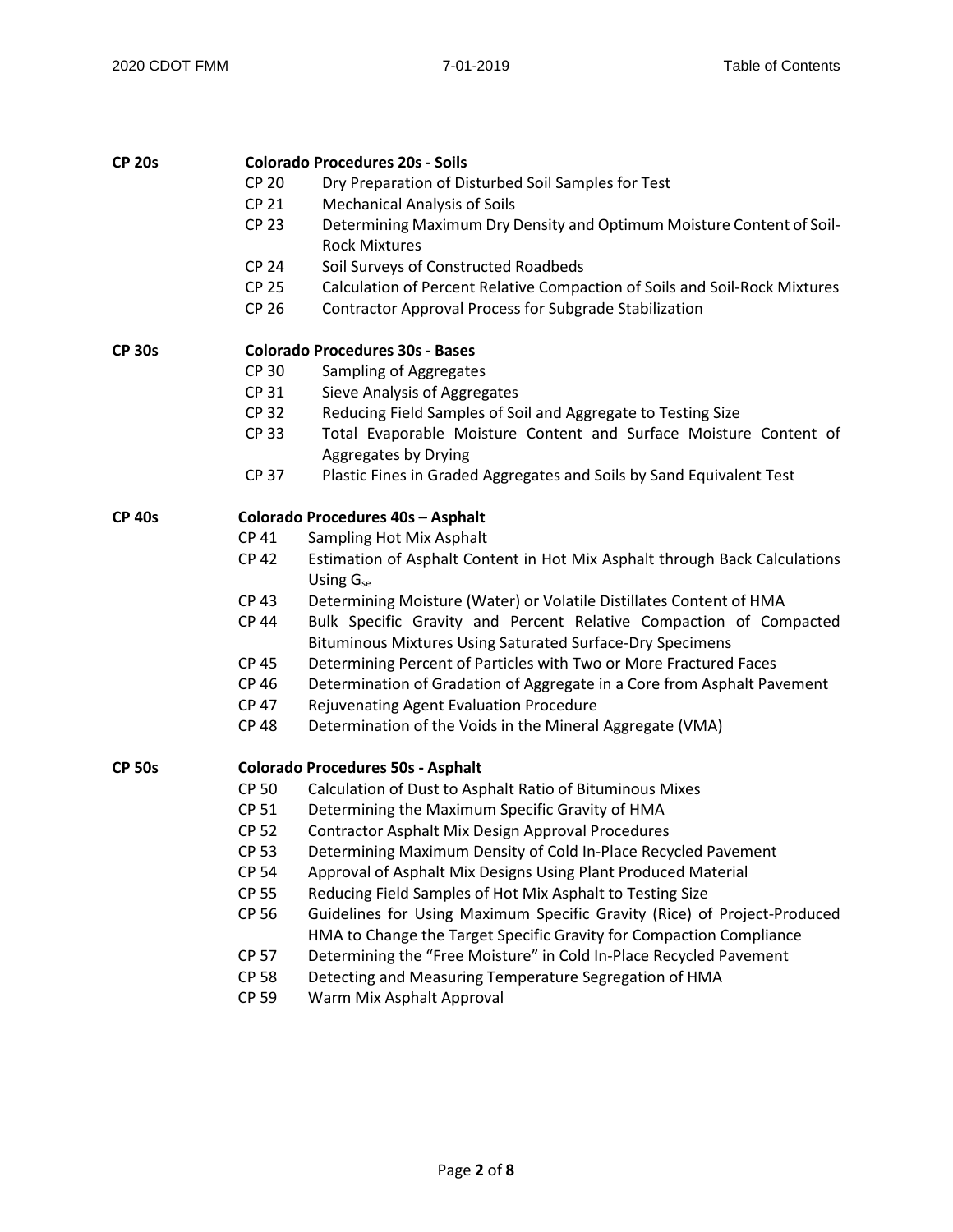| <b>CP 60s</b>      |              | <b>Colorado Procedures 60s - Concrete</b>                               |  |  |
|--------------------|--------------|-------------------------------------------------------------------------|--|--|
|                    | CP 61        | <b>Sampling Freshly Mixed Concrete</b>                                  |  |  |
|                    | CP 62        | Contractor Concrete Mix Design Approval Procedure                       |  |  |
|                    | CP 65        | Evaluating Low Strength Test Results of Concrete Cylinders              |  |  |
|                    | CP 66        | Delete effective 7-01-2015                                              |  |  |
|                    | CP 67        | Determining Adhesion of Joint Sealant to Concrete Pavement              |  |  |
|                    | CP 69        | Estimating the In-Place Concrete Strength by a Maturity Method          |  |  |
| <b>CP 70s</b>      |              | <b>Colorado Procedures 70s - Miscellaneous</b>                          |  |  |
|                    | <b>CP 71</b> | Determining Quality Level (Percent within Tolerance Limits)             |  |  |
|                    | <b>CP 74</b> | Operating Inertial Profilers and Evaluating Pavement Profiles           |  |  |
|                    | <b>CP 75</b> | <b>Stratified Random Sampling of Materials</b>                          |  |  |
|                    | CP 76        | Verification of Equipment Used to Field Test Bituminous Mixtures        |  |  |
|                    | <b>CP 77</b> | Determination of Macro-Texture of a Pavement Surface                    |  |  |
|                    | <b>CP 78</b> | <b>Certification of High Speed Profilers</b>                            |  |  |
| <b>CP 80s</b>      |              | <b>Colorado Procedures 80s - Nuclear</b>                                |  |  |
|                    | <b>CP 80</b> | In-Place Density and Moisture Content of Soil and Soil-Aggregate by the |  |  |
|                    |              | <b>Nuclear Method</b>                                                   |  |  |
|                    | <b>CP 81</b> | Density and Percent Relative Compaction of HMA Pavement by the Nuclear  |  |  |
|                    |              | Method                                                                  |  |  |
|                    | <b>CP 82</b> | Field Correction of the In-Place Measurement of Density of Bituminous   |  |  |
|                    |              | Pavement by the Nuclear Method                                          |  |  |
|                    | <b>CP 85</b> | Asphalt Cement Content of Asphalt Mixtures by the Nuclear Method        |  |  |
| <b>Chapter 200</b> |              | Soils (Forms have been deleted 2018)                                    |  |  |
|                    |              |                                                                         |  |  |
|                    |              |                                                                         |  |  |
|                    |              |                                                                         |  |  |
|                    |              |                                                                         |  |  |
|                    |              |                                                                         |  |  |
|                    |              |                                                                         |  |  |
|                    |              |                                                                         |  |  |
|                    |              |                                                                         |  |  |
|                    |              |                                                                         |  |  |
|                    |              |                                                                         |  |  |
| <b>Chapter 300</b> |              | Bases (Forms have been deleted 2018)                                    |  |  |
|                    | Item 206     |                                                                         |  |  |
|                    |              |                                                                         |  |  |
|                    |              |                                                                         |  |  |
|                    |              |                                                                         |  |  |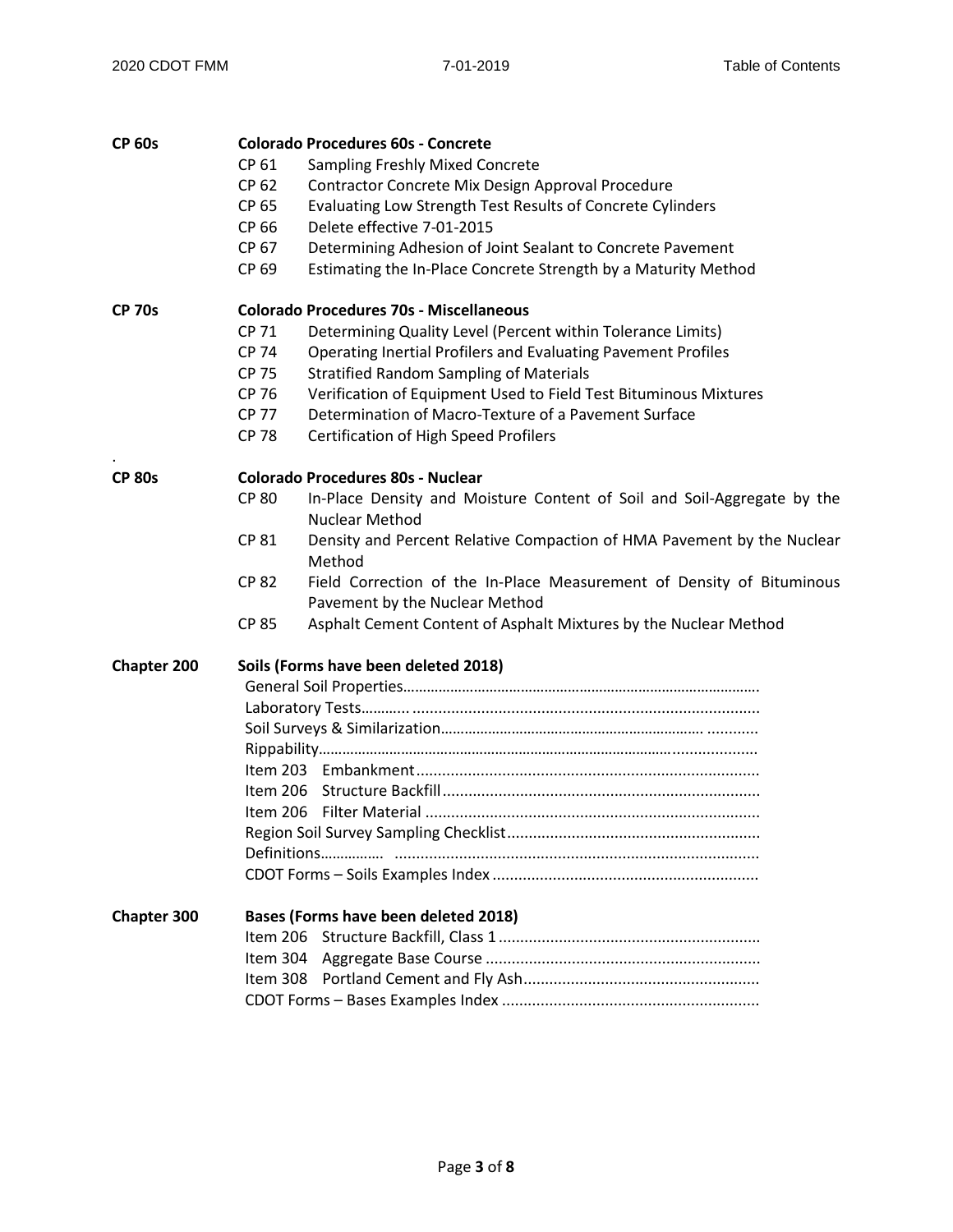| <b>Chapter 400</b>     |               | Asphalt (Forms have been deleted 2018)                                |
|------------------------|---------------|-----------------------------------------------------------------------|
|                        | Item 403      |                                                                       |
|                        | Item $403$    |                                                                       |
|                        | Item 411      |                                                                       |
|                        | Item 403      |                                                                       |
|                        | ltem 411      |                                                                       |
|                        |               |                                                                       |
| <b>Chapter 500</b>     |               | <b>Structures/Steel/Miscellaneous</b>                                 |
|                        | Item 502      |                                                                       |
|                        | Item 503      |                                                                       |
|                        | Item 504      |                                                                       |
|                        | Item 506      |                                                                       |
|                        | Item 509      |                                                                       |
|                        | Item 509      |                                                                       |
|                        | Item $510$    |                                                                       |
|                        | Item 515      |                                                                       |
|                        |               |                                                                       |
| <b>Chapter 600</b>     |               | Concrete & Item 600                                                   |
|                        |               |                                                                       |
|                        | Item 602      |                                                                       |
|                        | Item 602      |                                                                       |
|                        | Item $603$    |                                                                       |
|                        | Item 604      |                                                                       |
|                        | Item $617$    |                                                                       |
|                        | Item 624      |                                                                       |
|                        | Item 604      |                                                                       |
|                        | Item 606      |                                                                       |
|                        | Item 606      |                                                                       |
|                        | Item 607      |                                                                       |
|                        | Item $613$    |                                                                       |
|                        | Item $614$    |                                                                       |
|                        |               |                                                                       |
|                        | ltem 624      |                                                                       |
|                        |               |                                                                       |
| <b>Chapter 700</b>     | <b>Paints</b> |                                                                       |
|                        | Item 708      |                                                                       |
|                        |               |                                                                       |
| <b>Chapter 800</b>     |               | Radiological Safety & Nuclear Gauge Operation (Deleted from FMM 2020) |
| <b>Materials Forms</b> |               | <b>Materials Forms, Instructions &amp; Examples</b>                   |
|                        |               |                                                                       |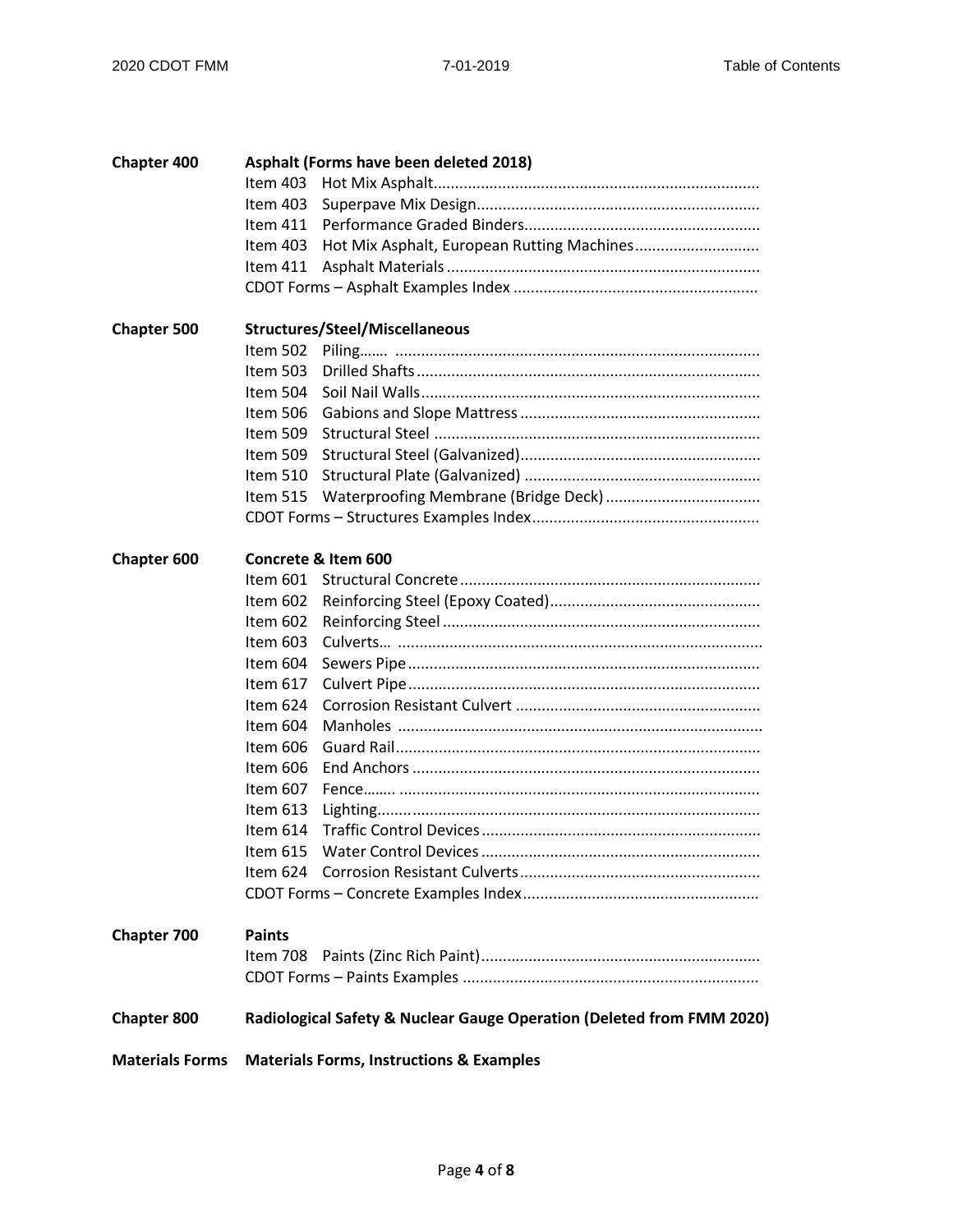**Job Safety Analysis** 

# Job Safety Analysis (JSA) – Materials Index Table of Contents……. .................................................................................... **AASHTO – ASTM Online** Accessing AASHTO Online.............................................................................. Accessing ASTM Online.................................................................................. **Inspections: CDOT Central Laboratory of the Regions** I. Protocol for Open Laboratory Review of a CDOT Materials Testing Laboratory................................................................................. II. Protocol for the Inspection of Region Materials Laboratories by the Central Materials Laboratory...................................................... (a) Report of Central Laboratory to Region Lab Inspection (Form #520) ... (b) Equipment Calibration, Verification and Check Information................. (c) Calibration/Verification, and Check of Equipment Inventory ............... (d) Summary of Tester Qualifications ......................................................... III. Protocol for Round Robin Materials Testing of CDOT Region & Consultant Laboratories ........................................................................ IV. Protocol for the Audit of Region Materials IA Sampling and Testing Program by the Central Materials Laboratory....................................... V. Protocol for the Audit of Region Materials Final Materials Review and Acceptance Process by the Central Materials Laboratory..................... VI. Protocol for the Audit of Local Agency Final Materials Review and Acceptance Process by the Central Materials Laboratory..................... **Appendix** A - Materials Advisory Committee (MAC) Charter......................................... A - Independent Assurance (IA) Testers Committee Charter ........................ A - Flexible Pavement Operator's Group (FPOG) Charter............................ B - Task Force Management Guide................................................................ C - Personnel Roster, Staff & Region Materials ............................................. D - Definitions ................................................................................................ E - Acronyms………………………………………………………………………………………………. F - Significant Publications............................................................................. G-Colorado Procedures - Laboratory *Numeric Order* ................................... H - Metric Conversion Tables......................................................................... I - Materials Testing Accuracy Criteria .......................................................... J - Laboratory Test Time................................................................................. K - Establishing Lots or Process Control on the Project................................ L - Random Sampling ..................................................................................... M-Sample Processing Procedure .................................................................. N - Use of Laboratory Check Tests on More than One Project......................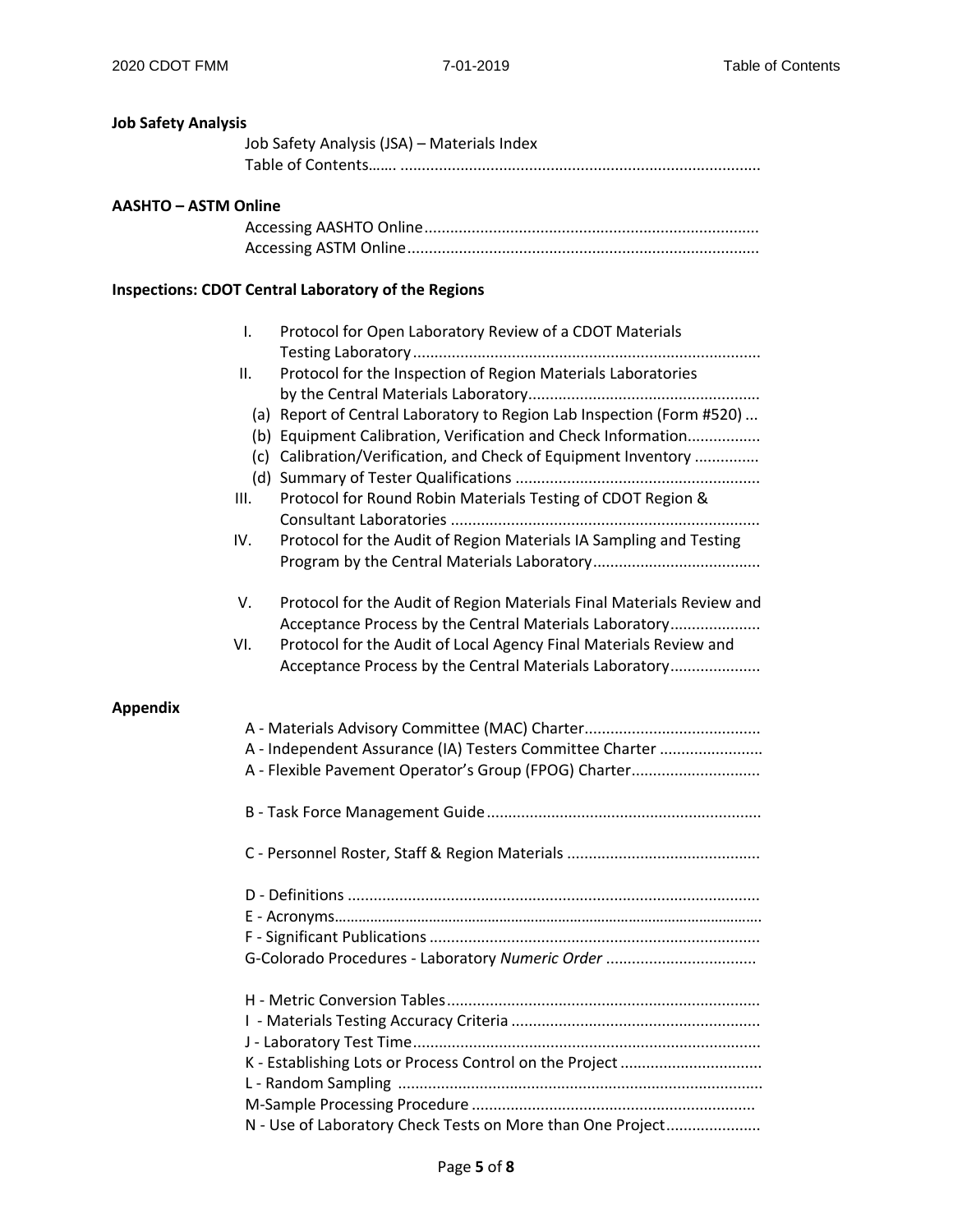#### **MATERIALS PAY ITEMS**

## **NUMERICAL LIST**

| Item No | <b>Description</b>                       | <b>Item No</b> | <b>Description</b>                      |
|---------|------------------------------------------|----------------|-----------------------------------------|
| 203     | Compaction                               | 506            | Riprap (Gabions) and Slope Mattress     |
| 206     | <b>Structure Backfill</b>                | 507            | Slope and Ditch Paving                  |
| 206     | <b>Filter Material</b>                   | 508            | <b>Timber Structures</b>                |
| 206     | <b>Bed Course Material</b>               | 509            | <b>Structural Steel</b>                 |
| 207     | Topsoil                                  | 509            | Structural Steel (Galvanized)           |
| 208     | Silt Fence                               | 510            | <b>Structural Plate Structures</b>      |
| 209     | Watering                                 | 512            | <b>Bearing Device</b>                   |
| 212     | Seeding and Sodding                      | 513            | <b>Drain Pipe</b>                       |
| 213     | Mulching                                 | 514            | <b>Pipe Railing</b>                     |
| 214     | Planting                                 | 515            | <b>Waterproofing Membrane</b>           |
| 215     | Transplanting                            | 516            | Damproofing                             |
| 216     | Soil Retention System                    | 517            | Waterproofing                           |
| 217     | Soil Sterilization                       | 518            | <b>Expansion Devices and Waterstops</b> |
| 301     | <b>Plant Mix Bituminous Base Course</b>  | 601            | <b>Structural Concrete</b>              |
| 304     | Aggregate Base Course                    | 602            | <b>Reinforcing Steel</b>                |
| 306     | Reconditioning                           | 603            | Culverts                                |
| 307     | Lime Treated Subgrade                    | 604            | Sewers, Manholes, Inlets, and Meter     |
| 307     | <b>Hydrated Lime</b>                     |                | Vaults                                  |
| 307     | <b>Mineral Fillers</b>                   | 605            | Underdrains                             |
| 308     | <b>Portland Cement Treated Base</b>      | 606            | <b>Guard Rail</b>                       |
| 308     | Portland Cement, Fly Ash                 | 607            | Fences                                  |
| 309     | Lean Concrete Base                       | 608            | Sidewalks                               |
| 310     | Process Asphalt Mat                      | 609            | Curbing                                 |
| 403     | <b>Hot Bituminous Pavement</b>           | 610            | <b>Median Cover Material</b>            |
| 405     | Hot In-Place Recycle                     | 611            | <b>Cattle Guard</b>                     |
| 406     | Cold Bituminous Pavement (Recycle)       | 612            | <b>Markers</b>                          |
| 408     | <b>Hot Poured Joint and Crack Sealer</b> | 613            | Lighting                                |
| 409     | Seal Coat                                | 614            | <b>Traffic Control Devices</b>          |
| 409     | <b>Cover Coat Material</b>               | 615            | <b>Water Control Devices</b>            |
| 411     | <b>Bituminous Materials</b>              | 616            | Siphons                                 |
| 412     | <b>Portland Cement Concrete Pavement</b> | 617            | <b>Culvert Pipe</b>                     |
| 420     | Geotextiles                              | 618            | <b>Pre-stressed Concrete Structures</b> |
| 501     | <b>Steel Sheeting Piling</b>             | 619            | <b>Water Lines</b>                      |
| 502     | Piling                                   | 622            | <b>Rest Areas and Buildings</b>         |
| 503     | <b>Drilled Caissons</b>                  | 623            | Sprinkler System                        |
| 504     | Cribbing                                 | 624            | <b>Corrosion Resistant Culverts</b>     |
| 504     | <b>MSE Walls</b>                         | 627            | <b>Pavement Marking</b>                 |

- Shotcrete
- Paints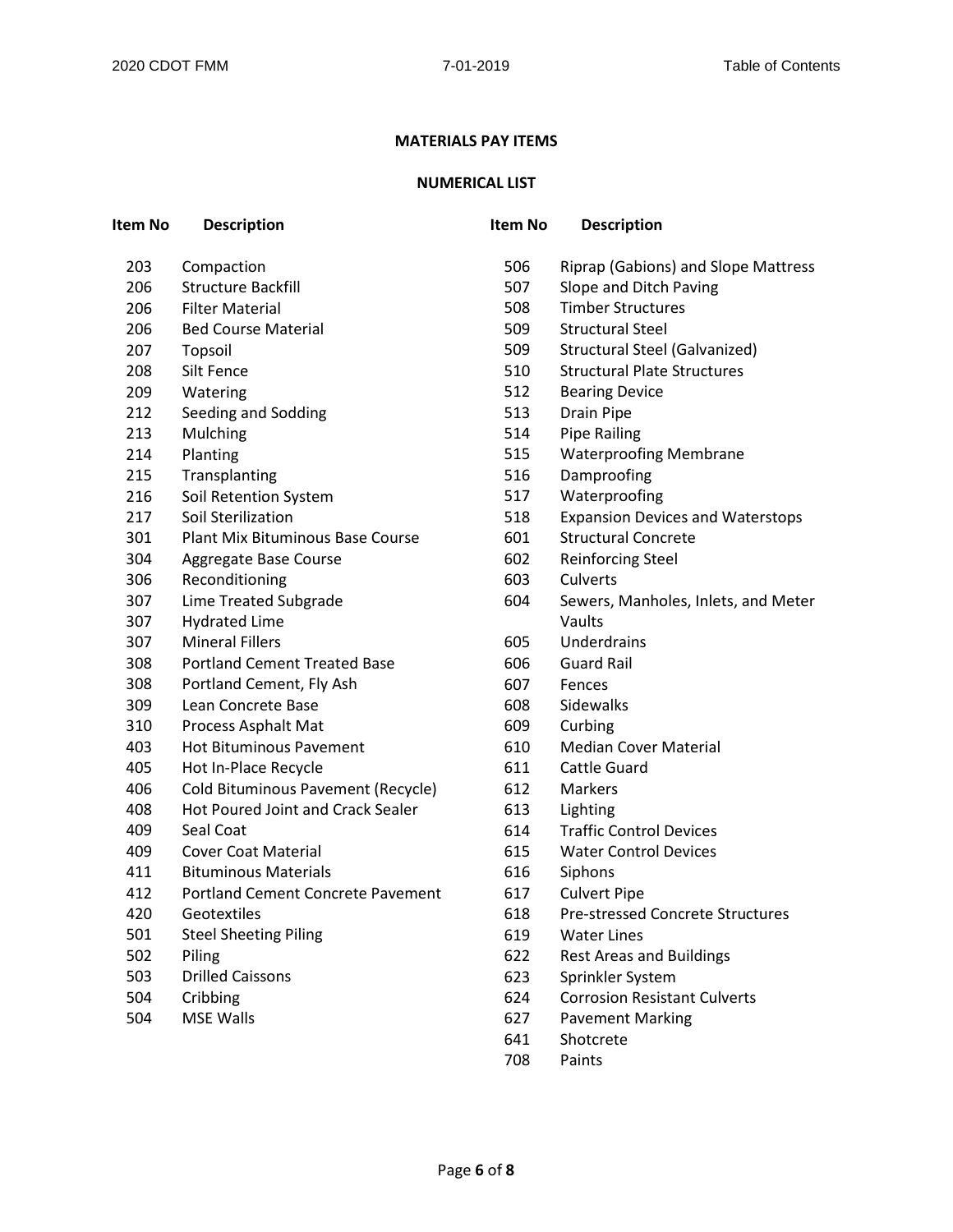## **MATERIALS PAY ITEMS ALPHABETICAL LIST**

| <b>Description</b>                     | ltem N |
|----------------------------------------|--------|
| Aggregate Base Course  304             |        |
|                                        |        |
|                                        |        |
|                                        |        |
|                                        |        |
| Bed Course Material  206               |        |
| Bituminous Base (Plant Mix) 301        |        |
| Bituminous Materials  411              |        |
|                                        |        |
|                                        |        |
| Cold Bituminous Pavement (Recycle) 406 |        |
|                                        |        |
| Concrete (Structural)  601             |        |
| Concrete Units (Prestressed) 618       |        |
|                                        |        |
| Corrosion Resistant Culverts  624      |        |
| Cover Coat Material 409                |        |
| Cover Material (Median)  610           |        |
|                                        |        |
|                                        |        |
|                                        |        |
|                                        |        |
|                                        |        |
|                                        |        |
|                                        |        |
|                                        |        |
| Expansion Devices and Waterstops 518   |        |
|                                        |        |
|                                        |        |
| Galvanized Structural Steel 509        |        |
|                                        |        |
|                                        |        |
| Hot Bituminous Pavement 403            |        |
| Hot In-Place Recycle  405              |        |
| Hot Poured Joint and Crack Sealer  408 |        |
|                                        |        |
|                                        |        |
|                                        |        |
| Joint Seal (Preformed)  518            |        |
|                                        |        |
|                                        |        |
| Lime Treated Subgrade 307              |        |
|                                        |        |
|                                        |        |
|                                        |        |
|                                        |        |

| <b>Description</b>                     | <b>Item No</b> | <b>Description</b>                         | <b>Item No</b> |
|----------------------------------------|----------------|--------------------------------------------|----------------|
| Aggregate Base Course 304              |                |                                            |                |
|                                        |                |                                            |                |
|                                        |                |                                            |                |
|                                        |                |                                            |                |
|                                        |                | Mulching (Wood Cellulose) 213              |                |
| Bed Course Material  206               |                |                                            |                |
| Bituminous Base (Plant Mix) 301        |                |                                            |                |
| Bituminous Materials  411              |                |                                            |                |
|                                        |                |                                            |                |
|                                        |                |                                            |                |
| Cold Bituminous Pavement (Recycle) 406 |                |                                            |                |
|                                        |                |                                            |                |
| Concrete (Structural)  601             |                |                                            |                |
| Concrete Units (Prestressed) 618       |                | Plant Mix Bituminous Base Course301        |                |
|                                        |                |                                            |                |
| Corrosion Resistant Culverts  624      |                |                                            |                |
| Cover Coat Material 409                |                |                                            |                |
| Cover Material (Median)  610           |                |                                            |                |
|                                        |                | Portland Cement Concrete Pavement412       |                |
|                                        |                | Preform Bridge Compression Joint Sealer518 |                |
|                                        |                | Prestressed Concrete Structures618         |                |
|                                        |                |                                            |                |
|                                        |                |                                            |                |
|                                        |                |                                            |                |
|                                        |                |                                            |                |
|                                        |                |                                            |                |
| Expansion Devices and Waterstops 518   |                |                                            |                |
|                                        |                |                                            |                |
|                                        |                |                                            |                |
| Galvanized Structural Steel 509        |                | Sewers, Manholes, Inlets, Meter Vaults604  |                |
|                                        |                |                                            |                |
|                                        |                |                                            |                |
| Hot Bituminous Pavement 403            |                |                                            |                |
| Hot In-Place Recycle  405              |                |                                            |                |
| Hot Poured Joint and Crack Sealer  408 |                |                                            |                |
|                                        |                | Slope and Ditch Paving507                  |                |
|                                        |                |                                            |                |
|                                        |                |                                            |                |
| Joint Seal (Preformed)  518            |                |                                            |                |
|                                        |                |                                            |                |
|                                        |                |                                            |                |
| Lime Treated Subgrade 307              |                |                                            |                |
|                                        |                |                                            |                |
|                                        |                |                                            |                |
|                                        |                | Structural Steel Galvanized 510            |                |
|                                        |                |                                            |                |